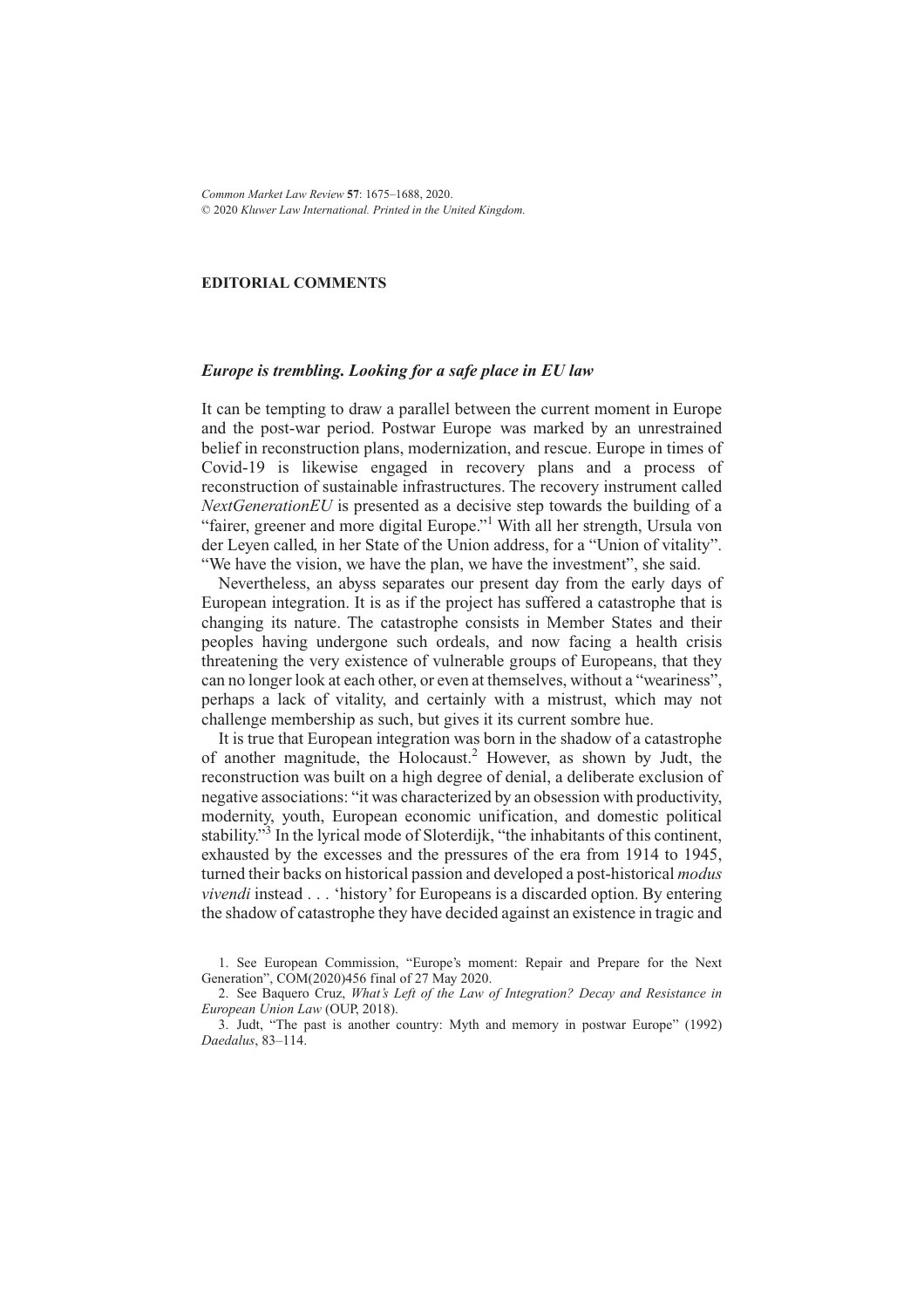epic style. They have chosen a form of coexistence in which a civilising force replaces tragedy and negotiation replaces the epic."<sup>4</sup> European integration posited Europe as the creation of a new socio-economic order, immune to its past, radical conflicts, and power-based relationships.

## *The changing significance of past and place in European integration*

The words chosen by the drafters and negotiators of the founding treaties set out the themes that were intended to dominate the course of integration. For one thing, they reflect the determination to look forward: making creative efforts, setting up a "powerful unit of production", constantly improving the living conditions of European peoples. In addition, they reflect the intention to expand beyond the territory of Europe: "this production will be offered to the world as a whole . . . With increased resources Europe will be able to pursue the achievement of one of its essential tasks, namely, the development of the African continent."5 Africa was part of the European growth plan. European integration was originally conceived as an ahistorical and virtually unlimited project.

This does not mean that Europe's past and the world outside Europe were not repeatedly politically instrumentalized to reassert the European unification project.<sup>6</sup> That fact, however, did not really inform the operation of the law. Community law was fashioned precisely as an act of creation, abandoning conceptions of international law that referred to history and to the diplomatic traditions of the past: "Community law is a law without a recognized past, born all at once, just like Minerva came out of Jupiter's head."<sup>7</sup> This meant committing to common institutional structures and to common objectives that "required a continuous effort of creation."8 The past and legacies of the past are not matters that fall within the scope of EU law.<sup>9</sup>

4. Sloterdijk, *Theory of Post-War Periods. Observations on Franco-German relations since 1945* (De Gruyter, 2008).

5. Schuman Declaration of 9 May 1950.

6. Larat, "Present-ing the past: Political narratives on European history and the justification of EU integration", (2005) GLJ, Special Issue "Confronting memories – reflecting history", 273–290.

7. Mertens de Wilmars, "Arguments de raison et arguments d'autorité dans la jurisprudence de la CJCE" in Haarscher and Ingber (Eds.), *Arguments d'autorité et arguments de raison* (Nemesis, 1988), 73.

8. Pescatore, *The Law of Integration. Emergence of a new phenomenon in international relations, based on the experience of the European Communities* (Sijthoff, 1974), p. 20.

9. See Case C-292/05, *Lechouritou*, EU:C:2007:102; Case C-457/18, *Slovenia* v. *Croatia*, EU:C:2020:65.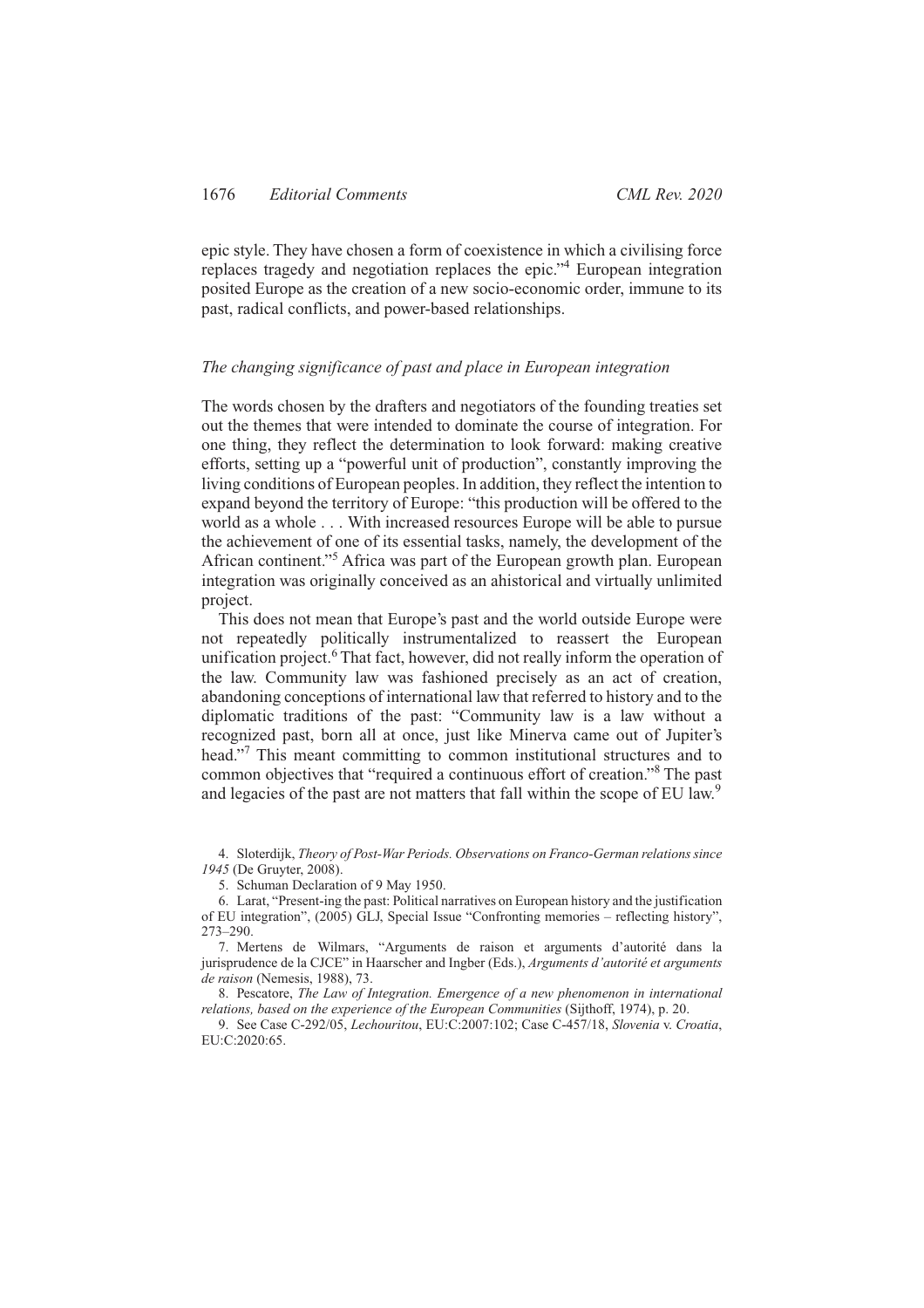This posture may no longer be tenable. European integration, having succeeded in overcoming the historical passions of the continent and its peoples – nationalism and war –, has become permeated with "memory wars" – those posing a challenge to the idea of the past as passé.<sup>10</sup> While it strove to set up a machinery removed from everyday social and political conflicts, it is now vulnerable to "emotional politics" – the political leaders' use of public fears mirroring the citizens' distrust of or disgust for established institutions. While the European Community, and then the European Union, worked hard to establish itself and its law as a "structured network of principles, rules, and mutually interdependent relations,"<sup>11</sup> it is now prey to amorphous social passions – anxiety, anger, fear. While it was adamant in its inward-looking approach with regard to external relations, being mainly concerned with the protection of its internal rules, policies and structures, and even more so perhaps in the post-cold war world, it is now facing global risks and global threats (climate, health, war, economy, information, migration) which make it difficult for the EU's internal assets and external interests to coincide.<sup>12</sup> The Union is steeped in the tumultuous waters of the world.<sup>13</sup> The Covid-19 outbreak plays an accelerating role in these changing parameters.

Perhaps what we have come to realize most saliently during this pandemic is a sense of distinction between what depends on us, and what not. This crisis has exposed our dependency on external infrastructures, understood as a complex of global supply value chains, digital equipment, essential industries, and world trade patterns. The satisfaction of our basic needs relies heavily on resources, means of production, and channels of communication that our home State, or Europe as a whole, do not own or control. It has become clear that interdependence is not just a matter of increasing cross-border transactions and opportunities for social relationships; it can be "weaponized" by external partners in pursuance of economic or geopolitical ends.<sup>14</sup> This is not new. But it has become real. We have neighbours and we have rivals (and

11. Opinion 2/13, *ECHR*, para 167.

12. On the legal nexus between external relations and internal EU policies, see Cremona, "External relations and external competence: The emergence of an integrated policy" in De Búrca and Craig (Eds.), *The Evolution of EU Law* (OUP, 2011).

13. Van Middelaar, *Alarums & Excursions: Improvising Politics on the European Stage* (Agenda Publishing, 2019).

14. Farrell and Newman, "Weaponized interdependence: How global economic networks shape State coercion", 44 *International Security* (2019), 42–79.

<sup>10.</sup> Stone, "Memory wars in the 'New Europe'" in Stone (Ed.), *The Oxford Handbook of Postwar European History* (OUP, 2012). See also pending Case C-800/19, *Mittelbayerischer Verlag.*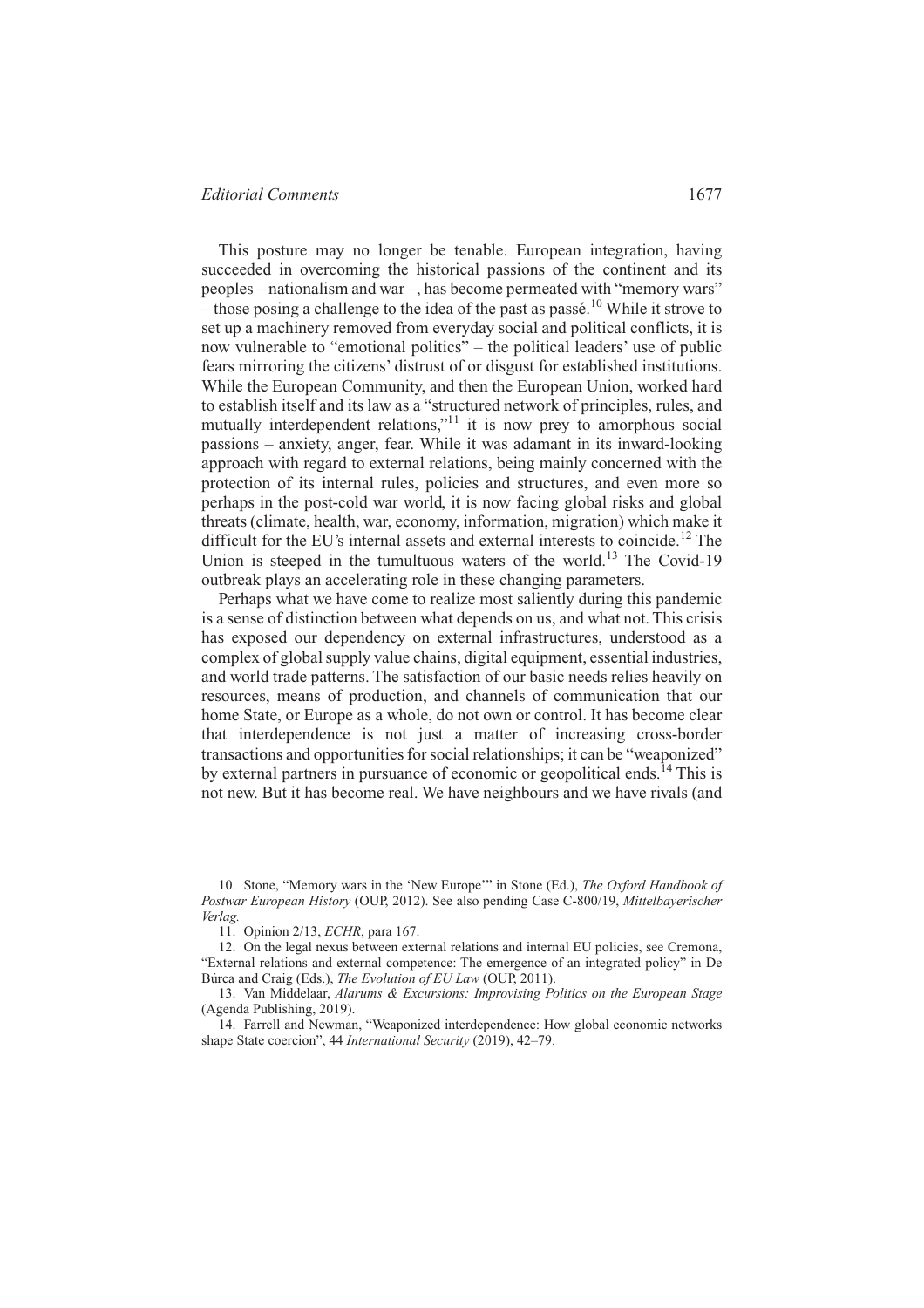neighbours who are rivals) even "systemic rivals".<sup>15</sup> Our relative position is determined by geographical as well as historical factors. The past is not gone, and we are assigned to a certain geographical place.

Our thoughts were attuned to the future, and we imagined ourselves as self-sufficient, part of a virtually unlimited project, subject to internal limits that constantly shifted by extending our norms and our model. Now we find ourselves limited. Our institutional framework and mental structures are shaken. For European leaders, this means that EU institutions have to "relearn the language of power", without it being clear what this implies in practice.<sup>16</sup> They conceive Europe as a "geopolitical Europe."<sup>17</sup> More crudely, it means that Europe is trembling.

Is this reflected in any way in EU law? Is EU law trembling too? In the case law of the Court, we see at least three motifs gathering force and taking form, which point in different directions and are juxtaposed. They reflect, in various guises, the need to find or keep a safe place, a need which today's Europeans are experiencing.

## *A value territory*

In the field of data protection, the Union is constantly torn between the objective of facilitating international data flows that are essential to trade, and the need to ensure a high level of protection of natural persons' freedom, privacy and integrity. This is in a context in which, on the one hand, Europe is technically and economically dependent on a new type of infrastructure on a global scale and, on the other hand, Europeans are practically and emotionally embedded in digital networks from which they hardly know how to disentangle themselves.18The Court has chosen this area to develop in its case law the highest standards of protection offered to individuals.<sup>19</sup>

15. European Commission, "EU-China – A strategic outlook", JOIN(2019) 5 final of 12 March 2019. See also Meunier and Nicolaidis, "The geopoliticization of European trade and investment policy", (2019) JCMS, 103–113.

16. Borrell, "Embracing Europe's Power" (*Project Syndicate*, 8 Feb. 2020) at <www. project-syndicate.org/commentary/embracing-europe-s-power-by-josep-borrell-2020-02>.

17. "This is the geopolitical Commission I have in mind, and that Europe urgently needs". These are von der Leyen's words on the occasion of the presentation of her College of Commissioners in the European Parliament Plenary, 27 Nov. 2019, at <ec.europa.eu/commi ssion/presscorner/detail/en/SPEECH\_19\_6408>.

18. See Fourcade and Kluttz, "A Maussian bargain: Accumulation by gift in the digital economy", (2020) *Big Data & Society*, 1–16.

19. See Lenaerts, "Limits on limitations: The essence of fundamental rights in the EU", (2019) GLJ, 779–793.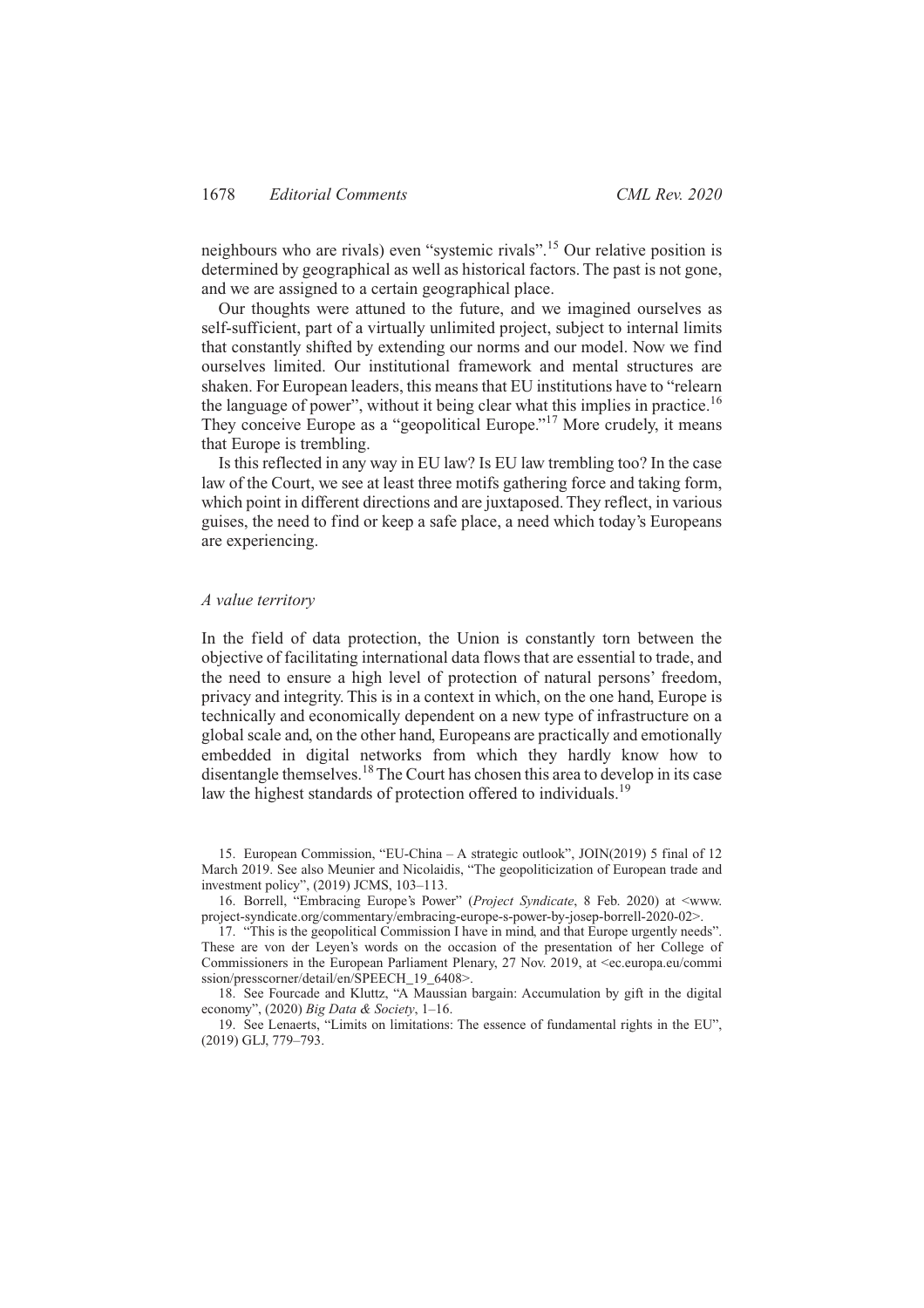In *Google Spain*, the question was whether Google Inc., a company based in California, could be held responsible for links provided by its search engine operated through a subsidiary located in Spain. The case concerned Mr Costeja Gonzalez, a Spanish national, seeking to remove links to articles relating to an auction notice of his repossessed home, dating from 1998, that appeared in Google Search results. The Court did not hesitate; it established a link between the activities of Google Spain, the subsidiary situated in a Member State, and those of the operator of a search engine such as Google Inc.<sup>20</sup> Thus, Directive 95/46/EC on personal data protection was said to apply to the US operator processing personal data for the purposes of operating its search engine in Europe. This "particularly broad territorial scope" draws its meaning from the objective pursued by the Directive, construed as ensuring "effective and complete protection of the fundamental rights and freedoms of natural persons."<sup>21</sup> It is a form of territorial extension, but one that is strictly related to the need to ensure the effectiveness of the Directive.<sup>22</sup> As a result, Mr Costeja Gonzalez is allocated a place in Europe and in the world as a "data subject" playing no particular role in public life.<sup>23</sup> As such, he is granted a right to request that the links containing personal information appearing in the list of results from Google Search should be removed.

Can this request be extended worldwide, to entail a de-referencing on all the versions of Google's search engine? This question was raised in *Google* v. *CNIL*. <sup>24</sup> The ECJ did not doubt that "a de-referencing carried out on all the versions of a search engine would meet that objective [of the Directive] in full". Indeed, "in a globalized world, internet users' access — including those outside the Union — to the referencing of a link referring to information regarding a person whose centre of interests is situated in the Union is . . . likely to have immediate and substantial effects on that person within the Union itself." Yet, the reality of the world is that it is fragmented into sovereign powers: "numerous third States do not recognize the right to de-referencing or have a different approach to that right". It follows that "the balance between the right to privacy and the protection of personal data, on the one hand, and the freedom of information of internet users, on the other, is likely to vary significantly around the world." This provided sufficient justification to consider that the right applies "insofar as the Union is concerned", but not "outside the Union". This more restrictive approach may

20. Case C-131/12, *Google Spain*, EU:C:2014:317C-131/12, paras. 55–56.

21. Case C-131/12, *Google Spain*, para 53.

22. On the concept of "territorial extension" and its analytical strength in EU law, see Scott, "The global reach of EU law" in Cremona and Scott (Eds.), *EU Law Beyond EU Borders. The Extraterritorial Reach of EU Law* (OUP, 2019).

23. Case C-131/12, *Google Spain*, paras. 97 and 98.

24. Case C-507/17, *Google LLC* v. *CNIL*, EU:C:2019:772.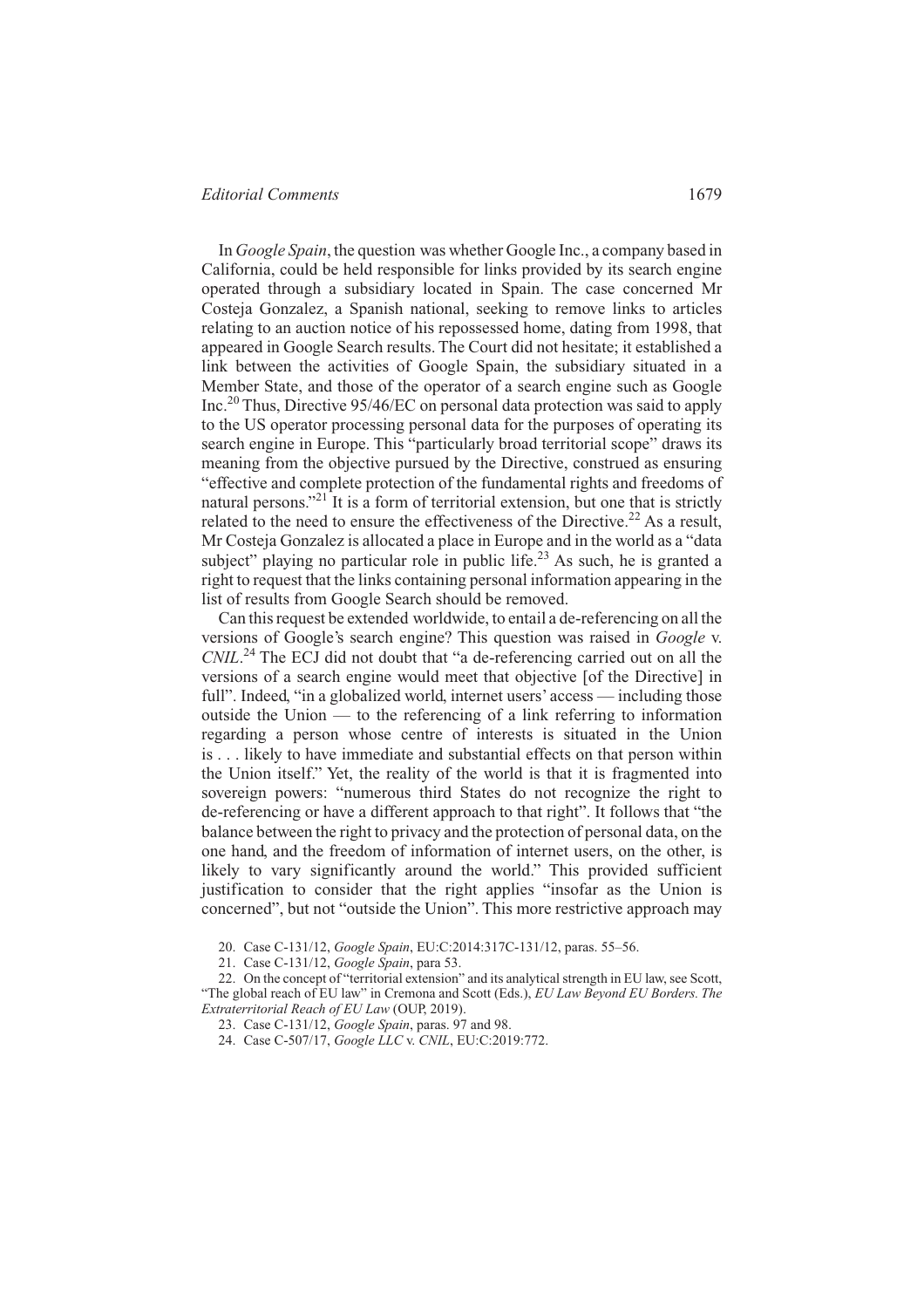be related to the fact that third countries' authorities, possibly under authoritarian regimes, might want to rely on a "European" worldwide approach so as to order de-referencing under their own laws, entailing "a genuine risk of a race to the bottom, to the detriment of freedom of expression, on a European and worldwide scale".<sup>25</sup> Territorial extension does not preclude territorial retreat when geopolitical questions arise.<sup>26</sup>

This self-correcting approach may also be a response to concerns raised in the aftermath of *Schrems*. <sup>27</sup> However, *Schrems* was different. It took the movement of extension to an extreme. In *Schrems*, the Commission adequacy decision on the level of protection of data in the US was declared invalid on the grounds that the transfer of personal data to the US did not strictly comply with standards equivalent to EU standards. This decision was the outcome of a difficult negotiation between the Internal Market Director General of the Commission and the US Undersecretary of Commerce.<sup>28</sup> It was a typical expression of the Union's "normative power", expanding its own regulatory practices to the rest of the world and therefore imposing its values in cases where Union citizens' rights are at issue, whilst taking into account global economic factors (the competition for markets) and accommodating foreign political factors (US concerns about security). The invalidation of this decision raised difficult practical questions for EU institutions.<sup>29</sup> It is clear that third countries may be unwilling to accept the unilateral assertion of EU rights on the international stage and to enforce them. But the thrust of the Court's judgment was not just to insist on strict legal standards; it was to defend core EU values, regardless of any strategic consideration or political implication.

*Schrems II* is a confirmation of this approach.<sup>30</sup> True, the Court does not invalidate the decision concerning the new Privacy Shield Agreement on the ground that it compromises the "essence" of EU fundamental rights, as it did in the first *Schrems* case. However, it points to a lack of limitations and safeguards regarding the power of US authorities, and to a lack of effective remedies for European data subjects in the US. It completes the regime of

25. Opinion of A.G. Szpunar in Case C-507/17, *Google LLC* v. *CNIL*, EU:C:2019:15, para 61.

26. This approach was followed by the French referring court, in the absence of a domestic legislative provision to the effect that the removal could apply outside the territory of the EU. See Conseil d'Etat, 27 March 2020, req. n° 399922.

27. Case C-362/14, *Schrems*, EU:C:2015:650.

28. See Heisenberg, *Negotiating Privacy: the European Union, the United States and Personal Data Protection* (Lynne Rienner Publishers, 2005).

29. See Lynskey, "Delivering data protection: The next chapter", 21 GLJ (2020), 80–84. 30. Case C-311/18, *Schrems II*, EU:C:2020:559.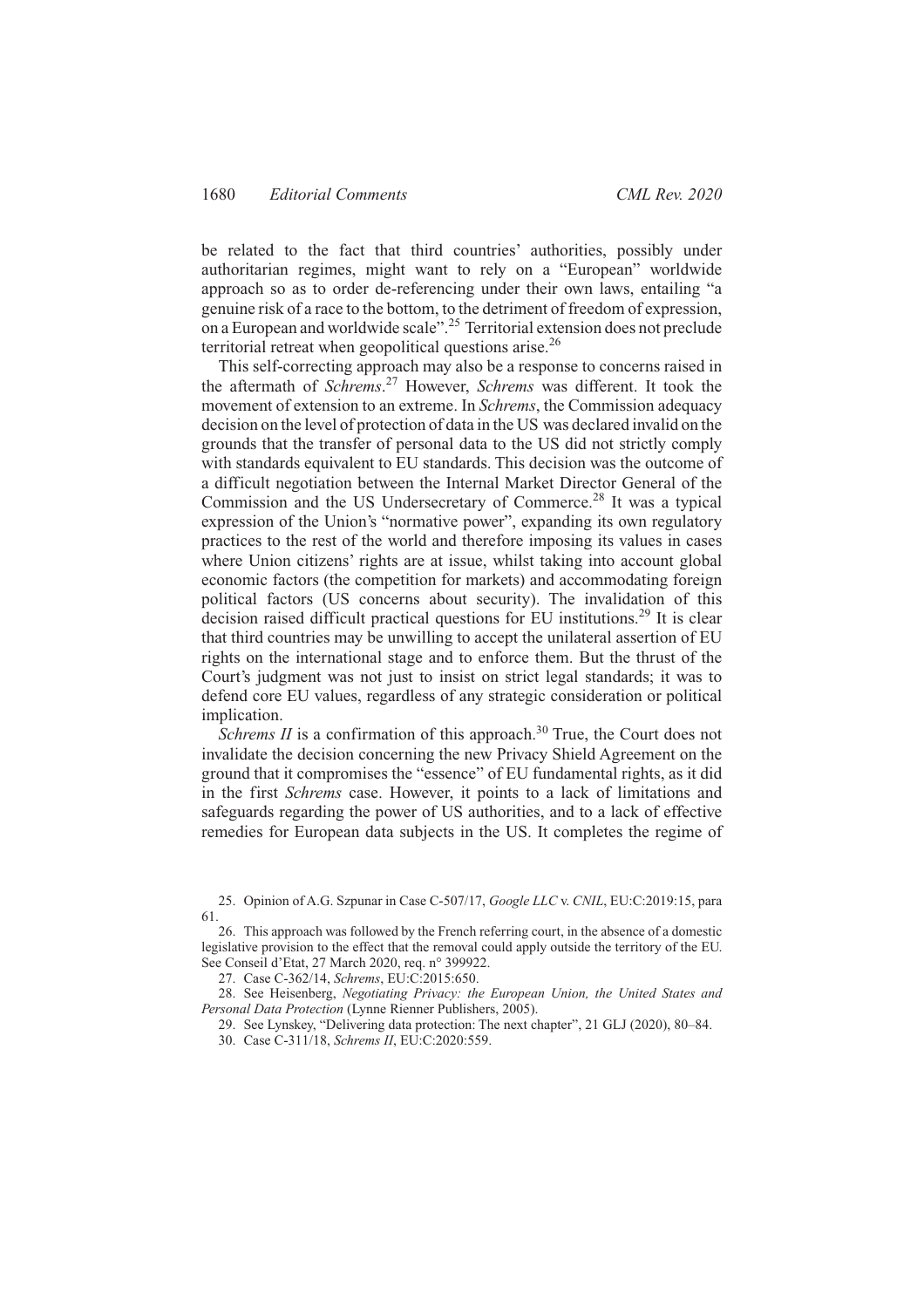protection of data transfers by further empowering national independent authorities and by subjecting data exporters to the duty to verify whether the

level of protection required by EU law is respected in the third country concerned. More importantly, it reasserts the model for effective data protection set out in *Schrems*, based on the imperative of ensuring the "continuity" of a high level of protection where personal data is transferred to a third country. $31$ 

Pragmatic and political considerations do not seem to play any role here. The reference to limits vanishes completely. This jurisprudence gives rise to a sort of "domestic utopia": a space allowing European data subjects to be at home everywhere and their personal data to flow in such a regulated and protected way that it avoids any disruption.<sup>32</sup> This space is rooted in the territory of the Union, where data are collected. However, it is not limited to a given territory, but relates to a pervasive infrastructure, "the 'backbone'of the Internet". A value territory emerges that follows the contours of the "ubiquitous" Internet.<sup>33</sup> The shift from "territorial extension" in the *Google* cases to "value territory" in the *Schrems* cases may be due to the fact that the latter are concerned with individuals embedded in digital networks run by big foreign companies ("too big to care") collaborating with public authorities for the sake of mass surveillance. In these cases, the Court aims to protect not just individual Europeans, but Europe's "population" as a whole, i.e. a special kind of collectivity governed by values.<sup>34</sup>

Note that, in the present context, this coincides with a strong desire to relocate data to Europe. Third countries that are big global players fall short of such European standards. It is not just about the US; it is about China, India, or Russia. And it is not just about personal data; the Commission's view is that industrial data are even more crucial. Furthermore, the pandemic has made clear the need to reduce Europe's dependence on foreign infrastructures and technologies. Thus the Commission is willing to build a "European cloud" as part of *NextGenerationEU*.<sup>35</sup> This is not conceived as protectionist zeal, but as

31. Case C-311/18, *Schrems II,* para 93. See further Dubout, "La Charte et le territoire. À propos de l'effet extraterritorial de la Charte des droits fondamentaux de l'Union européenne" in Dubout, Martucci and Picod (Eds.), *L'extraterritorialité du droit de l'Union européenne* (Bruylant, forthcoming).

32. This expression is from Roland Barthes. It was coined in a different context and with a completely different meaning in *How to Live Together: Novelistic Simulations of Some Everyday Spaces* (Columbia University Press, 2013).

33. Case C-131/12, *Google Spain*, para 80.

34. See, forcefully, Marzal, "From world actor to local community: Territoriality and the scope of application of EU law", 31 March 2020, <papers.ssrn.com/sol3/papers.cfm?abstract\_ id=3549281>.

35. See European Commission, "A European strategy for data", COM(2020)66 final of 19 Feb. 2020.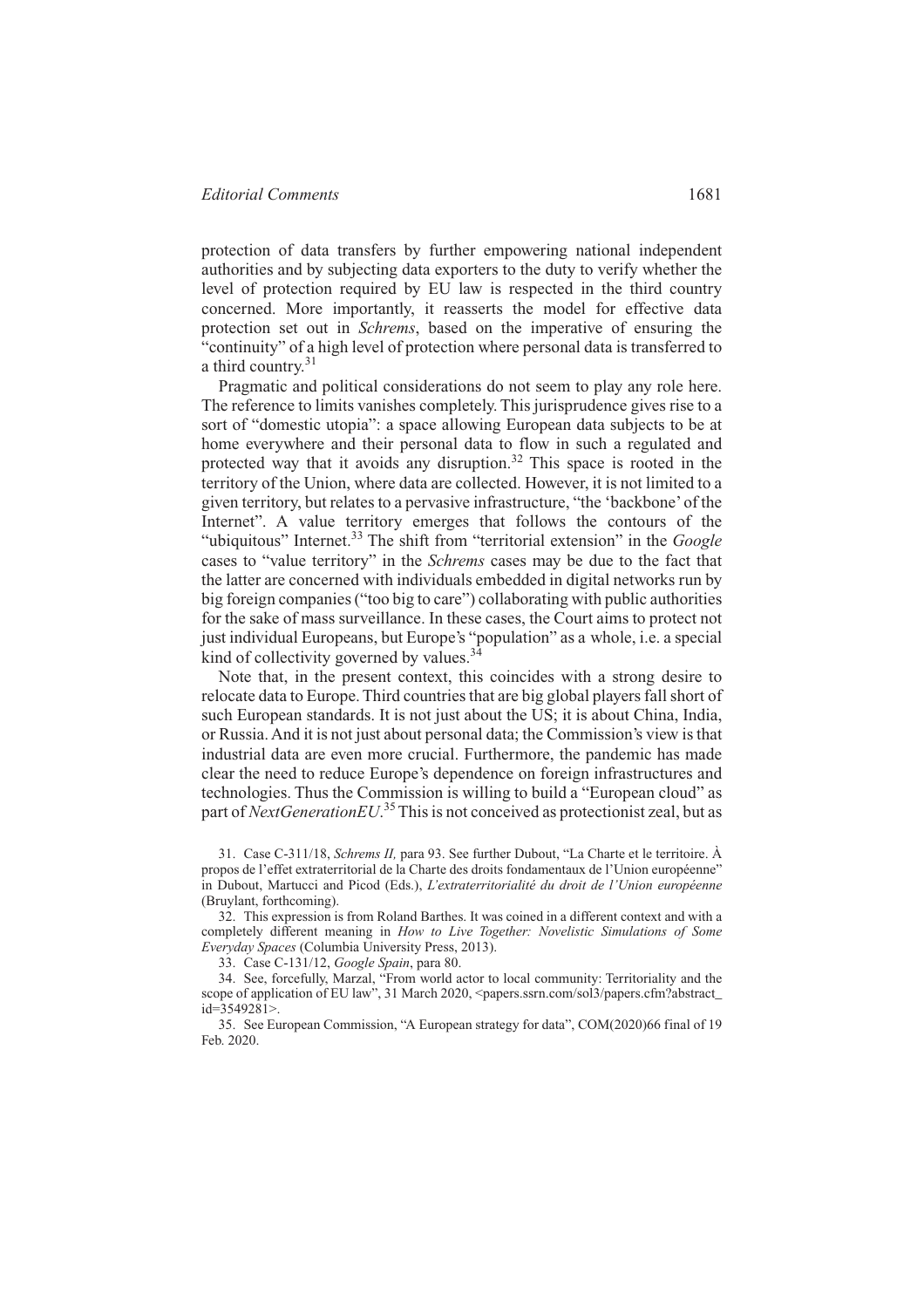a means to secure safe data in Europe and "reach out" to the world.<sup>36</sup> This coexists with Commission initiatives to remove illegal content online.37 It is as if territorial relocation, typical of sovereign entities' forms of action, is the only way to keep committing to a degree of openness to the world in the context of a world falling short of the Court's "utopian" model of data protection.

# *A geography of Europe*

Union citizenship was originally conceived as an exercise in deterritorialization within the territory of the Union. Its whole point is to facilitate the possibility of moving from one Member State territory to another, making national territories open to and onto an elsewhere.This comes in the form of a Member State obligation to ensure the full integration of Union citizens and family members arriving from other territories. As is well known, this construction is far from perfect, with strict conditions for benefitting from full integration, and with new forms of exclusion in the Court's case law based on economic productivity and conformity with moral or cultural qualities.38 Yet, its meaning as originally developed by the Court, which allows for a critique of its present case law, is to offer Europeans and their family members a widened "social freedom."<sup>39</sup> It is to allow them to find a location and to develop a set of relationships elsewhere, unburdened by the identification with a nation's people.

This is vividly illustrated in the case law involving wartime victims. One such case is *Nerkowska*. <sup>40</sup> Halina Nerkowska, a Polish national, lost her parents, who were deported to Siberia when she was three years old. At the age of five, she was herself deported to the former USSR. In 2002, she was

38. See Nic Shuibhne, "Limits rising, duties ascending: The changing legal shape of Union citizenship", 52 CMR Rev., 889–938.

39. See Honneth, *Freedom's Right. The Social Foundations of Democratic Life* (Columbia University Press, 2015), and De Witte, "Emancipation through law?" in Azoulai, Barbou des Places and Pataut (Eds.), *Constructing the Person in EU Law. Rights, Roles, Identities* (Hart 2016).

40. Case C-499/06, *Nerkowska,* EU:C:2008:300.

<sup>36.</sup> See European Commission, "Data protection as a pillar of citizens' empowerment and the EU's approach to the digital transition – Two years of application of the General Data Protection Regulation", COM(2020)264 final of 24 June 2020.

<sup>37.</sup> This will take the form of a new Digital Services Act to be presented on 2 Dec. 2020 by the Commission. See in that connection Case C-18/18, *Eva Glawischnig-Piesczek* v. *Facebook Ireland Limited*, EU:C:2019:821. On this case, Kuczerawy and Rauchegger, "Court of Justice injunctions to remove illegal online content under the eCommerce Directive: *Glawischnig-Piesczek*", 57 CML Rev., 1495–1526.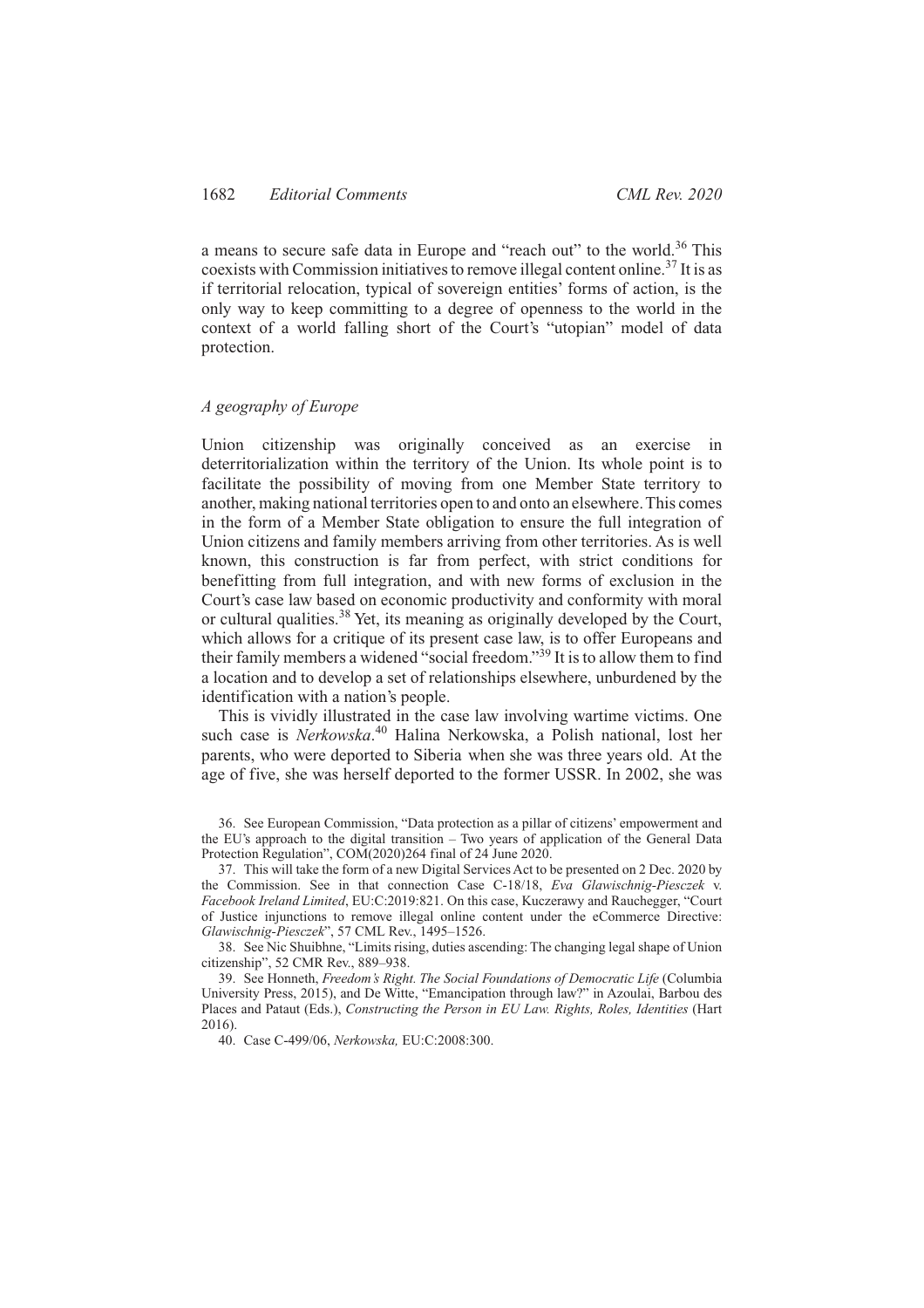granted a pension as a result of her past stay in concentration camps, but payment of this benefit was suspended on the ground that she did not reside in Polish territory. In 1985, she settled in Germany. The Court frames the issue in standard Union citizenship terms. This is a perfect example of the "implicit distancing of the EU judicial machinery from the chaos and complexity of war."<sup>41</sup> First, a situation such as that of Ms Nerkowska is clearly covered by the right of citizens of the Union to move and reside freely in the Member States. Second, a residence requirement for a pension constitutes a restriction on free movement. Third, the Court accepts that this restriction can be justified on the basis of "the Polish legislature's wish to limit the obligation of solidarity with civilian victims of war or repression solely to those who have *a connection* with the Polish people<sup>".42</sup> Interestingly, however, the Court interprets the residence requirement as "an expression of the extent to which such victims are *integrated in Polish society*".43 "Society" is a substitute for "people". Here is a critical move. Society is not a nation's people. It is structured around groups and subject to continuous change and differentiation. Therefore, a condition of continued residence in national territory throughout the period of payment of the benefit is not deemed necessary to demonstrate a degree of connection to that society. It is enough to consider that Ms Nerkowska lived in Poland for more than 20 years studying and working.

This reasoning is ambivalent. On the one hand, the obligation of solidarity is extended beyond the narrow bounds of national territory. On the other hand, it is not simply as a war victim that Ms Nerkowska is considered a member of the Polish society; $44$  she had to demonstrate that she was involved in the fabric and the growth of that society. Society is not history. It does not care about European wartime pasts and their consequences. As fashioned by EU law, it is a growth-oriented society, one that looks resolutely forwards.

What happens if the Court is forced to look backwards and outwards? That was the case in *Petruhhin*. <sup>45</sup> The ECJ referred to Article 3(5) TEU and emphasized that "in its relations with the wider world, the European Union is to uphold and promote its values and interests and contribute to the protection of its citizens".46 In *Petruhhin*, the wider world, the "outside", was Russia.The Court was not prepared to accept the extradition from Latvia to Russia of a Union citizen, an Estonian national. Therefore, it worked out a solution to

41. See forcefully Lyons, "A door into the dark. Doing justice to history in the Courts of the European Union", (2008) *EUI Working Papers. Law 2008/11*.

42. Case C-499/06, *Nerkowska*, para 35 (emphasis added).

43. Case C-499/06, *Nerkowska*, para 35 (emphasis added).

44. See Opinion of A.G. Poiares Maduro in Case C-499/06, *Nerkowska*, EU:C:2008:132, para 23.

45. Case C-182/15, *Petruhhin*, EU:C:2016:630.

46. Case C-182/15, *Petruhhin*, para 44.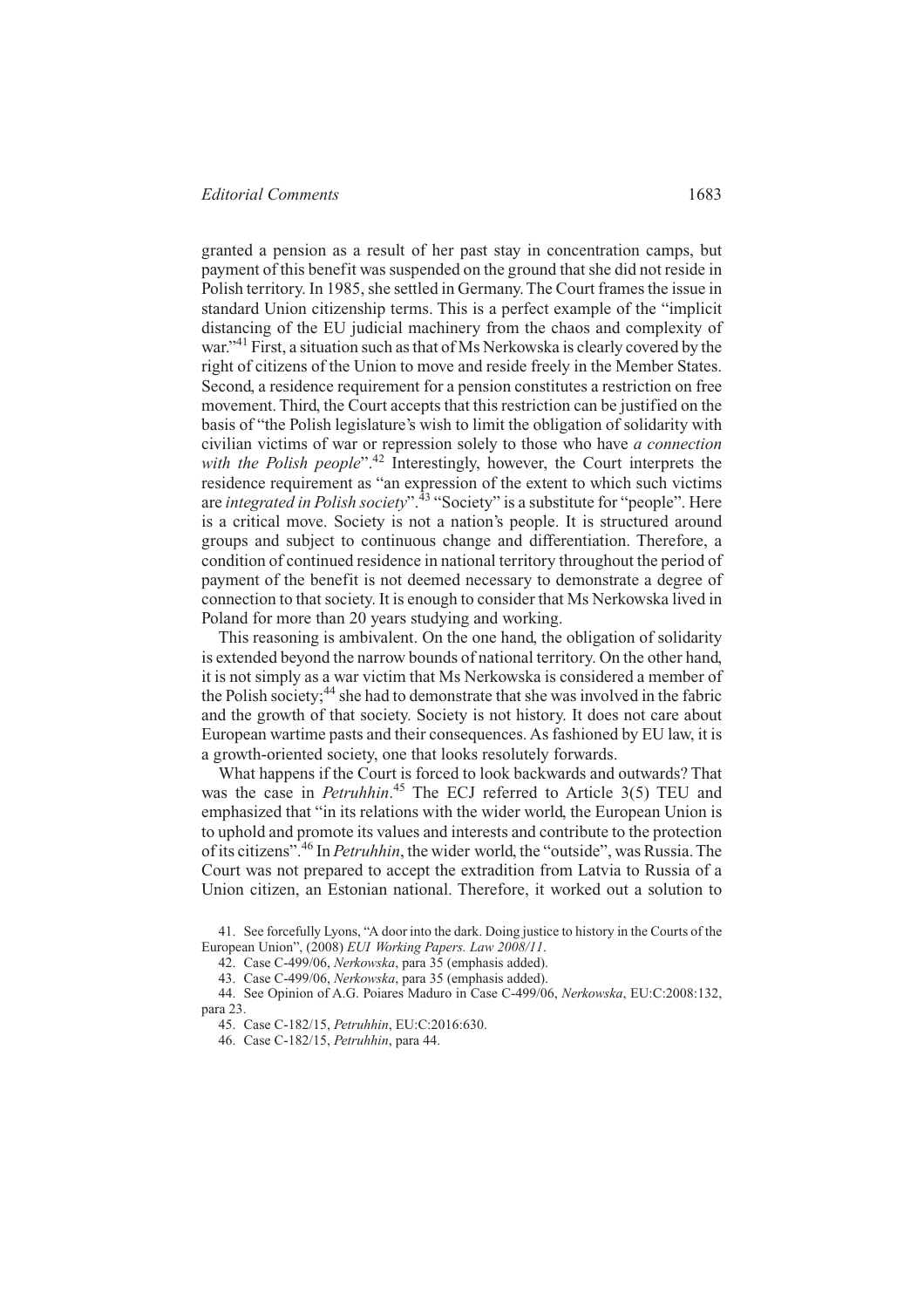ensure that Latvia and Estonia would cooperate, so as not to allow Mr Petruhhin to be deported outside the territory of the Union where he would be at risk of being deprived of basic standards of European life. *Pisciotti* was different.<sup>47</sup> In this case, the extradition had already taken place, a prison sentence was served in the US and, more importantly, there was an EU-USA Agreement under which a formal request for extradition was made. Germany was willing to extradite and Italy did not oppose. The Court mentioned this attitude, but did not insist on the responsibility of the Member State of nationality "to make every effort to ensure that the individual remains in the territory of the Union."48 As a result, Mr Pisciotti's extradition was not precluded. While this may not be explicitly geopolitical, the Court does draw a geography of Europe and its surroundings.

The recent *Ruska Federacija* case refines this vision.<sup>49</sup> I.N. is a Russian national who had fled to Iceland where he was granted refugee status on account of the criminal proceedings he had been subject to in Russia. He was then granted Icelandic citizenship. Seeking to enter Croatian territory for a summer holiday, he was arrested on the basis of an international wanted persons notice, and Russia requested his extradition. The Russian Public Prosecutor's Office guaranteed that the purpose of the extradition request was not to prosecute I.N. for political reasons, and that he would be treated according to ECHR standards. Yet, the ECJ decided to apply the *Petruhhin* solution to this case. Russia is still far from us, but Iceland is close: we have a "special relationship", which "goes beyond economic and commercial cooperation", the EEA Agreement being "based on proximity, long-standing common values and European identity." I.N. is regarded as a "market citizen", being a recipient of services in a Member State, as a quasi-Union citizen enjoying free movement rights, and at the same time as a refugee to be protected, since he was granted asylum by Iceland. He could not be closer to us. UK nationals, as nationals of a former Member State, are close to us too, as is demonstrated by  $RO^{50}$  The execution of European arrest warrants issued by the UK is not affected as long as the UK is part of the EU and it guarantees that ECHR, and therefore EU, rights are protected. This does not predetermine the situation that will prevail once the Framework Decision on the European Arrest Warrant is no longer applicable in the UK. But, for the time being, it means that Russia's word on the ECHR does not carry the same weight as

- 47. Case C-191/16, *Pisciotti*, EU:C:2018:222.
- 48. Coutts, "From Union citizens to national subjects: *Pisciotti*", 56 CML Rev., 521–540.
- 49. Case C-897/19 PPU, *Ruska Federacija* v. *I.N.*, EU:C:2020:262.
- 50. Case C-327/18 PPU, *RO*, EU:C:2018:733.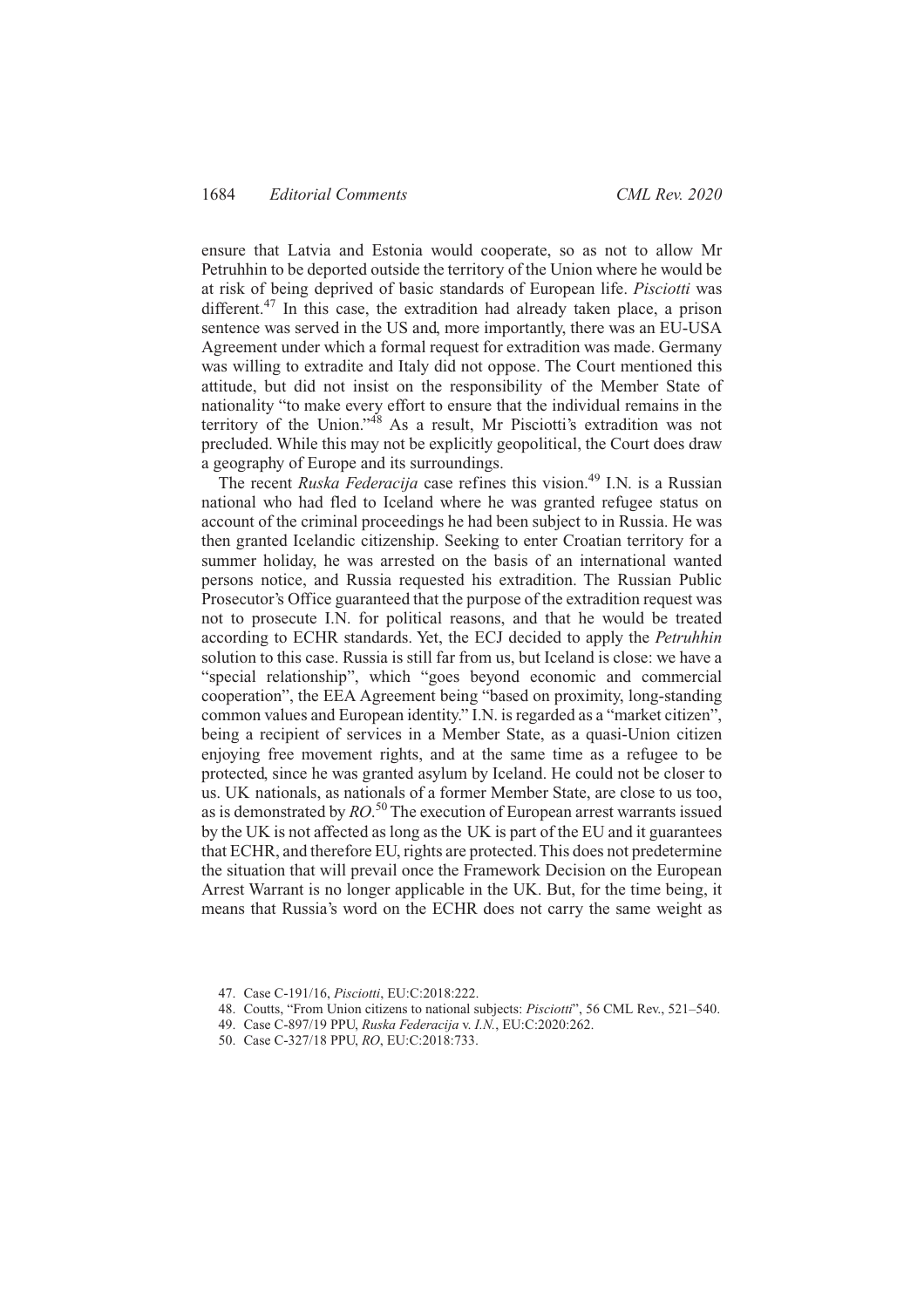UK's commitment to remain a "country of Europe".<sup>51</sup> Europe re-emerges as a "particular territorial unit".<sup>52</sup>

This is also what happens when European history fires back. *K.* and *H.F.* is such a case.<sup>53</sup> K, is a Croatian national and a long-time resident in the Netherlands. He was recently found to be strongly suspected of participation in war crimes and crimes against humanity committed by special units of the Bosnian army. He was then declared to be an "undesirable immigrant to the Netherlands", on the grounds that his presence was likely to be detrimental to the international relations of the Netherlands, and there was a need to prevent Dutch citizens from coming into contact with such an individual. The story of H.F., an Afghan national, settled in Belgium as a family member of a Union citizen, is similar. The ECJ considers that the presence of these individuals may be regarded as a genuine, present and sufficiently serious threat to the host society within the meaning of Directive 2004/38, despite the fact that they have been peacefully residing in those countries for many years. The Court acknowledges that these are crimes from long ago, that are very unlikely to reoccur outside their "specific historical and social context".Yet, they may be sufficient to show the persistence of *"*a disposition hostile to the fundamental values enshrined in Articles 2 and 3 TEU". The tremors of history return. This is where social integration is given limits. The limit is reached when the violation goes beyond a breach of public policy, and affects the very order of human and social relations. Beyond this threshold, Europe reverts to a territory or a collection of territories to be defended. A form of reterritorialization takes place.

#### *A no-place regime*

War criminals are treated as marginal Europeans, aliens to society and to Europe as a whole.54 It seems that undesired migrants are, and are destined to be, outside Europe. Since 2015, the arrival of migrants whose place of

51. A rather fragmented unit, though. In today's Europe, being a Member State national, a Polish national, does not stop one being considered a "persecuted person" in another country of Europe, such as Norway. See "Norway grants asylum to man claiming persecution by Polish government", *The Guardian*, 12 Oct. 2020, <www.theguardian.com/world/2020/oct/12/ norway-grants-asylum-to-polish-man-who-fled-prison-sentence>.

52. See Nic Shuibhne, "The 'Territory of the Union' in EU citizenship law: Charting a route from parallel to integrated narratives", (2019) YEL, 267–319.

53. Joined Cases C-331 & 366/16, *K. and H.F.*, EU:C:2018:296.

54. A parallel may be drawn with the case of European "foreign fighters". See Regulation 2017/458 as regards the reinforcement of checks against relevant databases at external borders, O.J. 2017, L 74/1, and Arts. 9 and 10 of Directive (EU) 2017/541 of the European Parliament and of the Council of 15 March 2017 on combating terrorism, O.J. 2017, L 88/6.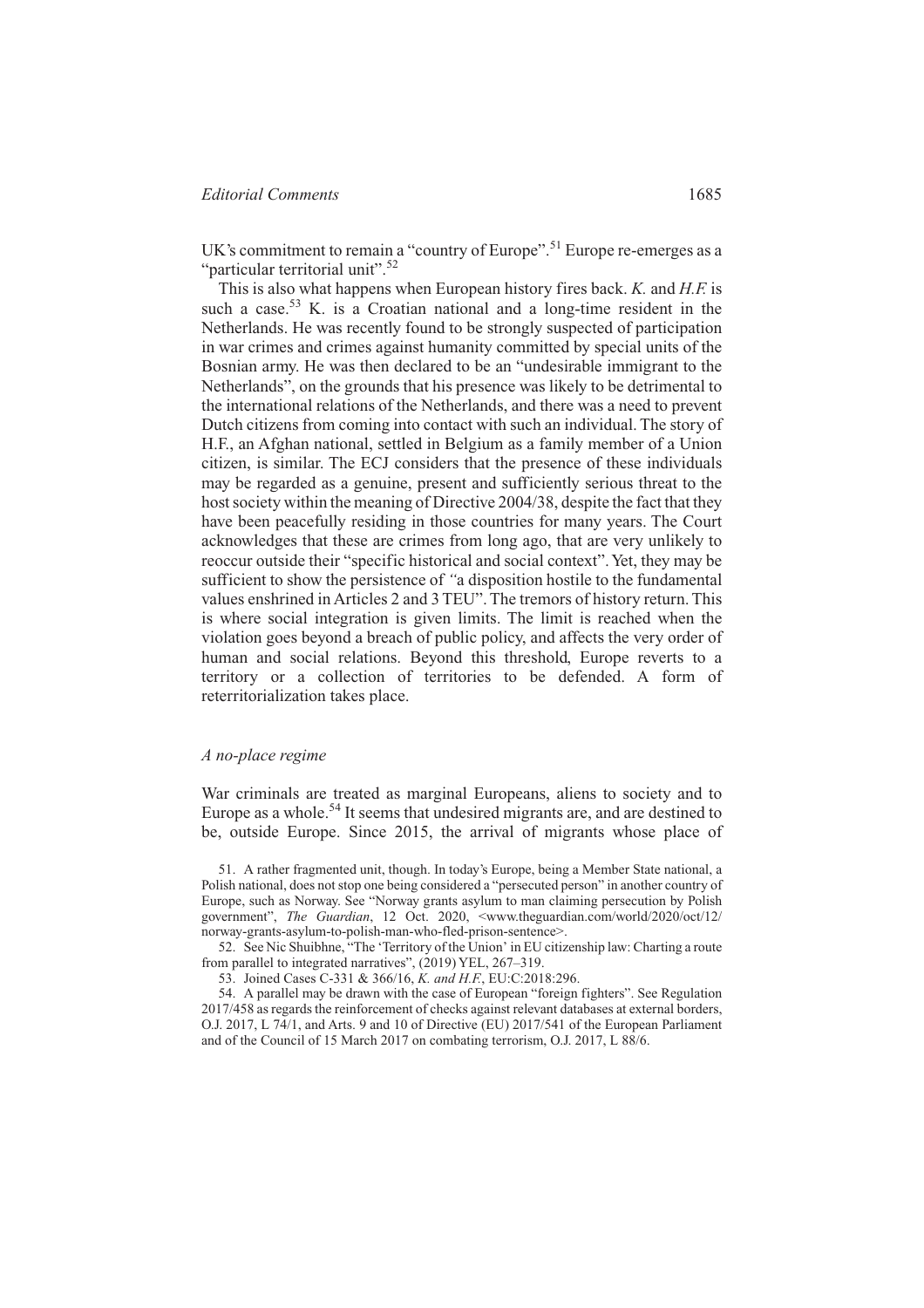destination is Europe is a constant concern, Europeans' shared obsession. The primary aim is to prevent irregular migrants from reaching Europe's shores in the first place. The response to this "risk" and to this panic – a combination of fear, a sense of insecurity, distress, and guilt – is containment.<sup>55</sup> Containment essentially means strengthened external border controls and policies of externalization. These have been core elements of EU migration policy for years now. They are again central in the new Pact on Migration and Asylum proposed by the Commission.<sup>56</sup>

The migration crisis (both a structural crisis, and a crisis affecting our perception of immigration) has raised awareness of the geography of Europe, surrounded by neighbouring countries and bordering the Mediterranean Sea, with its long coastlines. Our neighbours are seen as "key partners", bulwarks against terrorism and irregular migration. The major targets are Africa, Western Balkans, and Turkey. But they have diverging interests and approaches. The Mediterranean Sea is seen as a dangerous environment for migrants, filled with missing corpses and criminal networks, as well as a space to be put under intensive surveillance ("our sea" – *Mare Nostrum*). The sea is the milieu where the risks of irregular migration to Europe and uncontrolled "secondary movements" within Europe materialize. It is the external limit, an obstacle to Europe's borderless dream.

How is this reflected in EU migration law? Geography and the sea have not always been construed as limits to Europe's dream and EU law's scope. EU protective rules on the free movement of workers were in the past held to apply to professional activities pursued outside Europe. In *Lopes da Veiga*, a Portuguese national employed as a seaman on board a ship registered in the Netherlands applied for a residence permit in The Hague.<sup> $57$ </sup> The Court stated that free movement ought to apply as long as the legal relationship of employment retained "a sufficiently close link" with the territory of the Union. In *Boukhalfa*, a Belgian national, resident in Algeria, had been employed on the local staff of the German Embassy in Algiers (in the passports section) under Algerian law.58 She asked to receive the same treatment as local staff of German nationality subject to German law. The Court ruled that there were sufficient factors (in particular jurisdictional links) connecting the employment relationship to Germany. Her case was thus located within the ambit of EU law.

- 55. See Costello, "Overcoming refugee containment and crisis", 21 GLJ (2020), 17–22.
- 56. European Commission, "A New Pact on Migration and Asylum", COM(2020)609 final of 23 Sept. 2020.
- 57. Case C-9/88, *Lopes da Veiga*, EU:C:1989:346. Portugal acceded to the EU (then EEC) in January 1986, but transitional provisions still applied, so that Mr Lopes da Veiga was not treated as a "favoured EEC national".

58. Case C-214/94, *Boukhalfa*, EU:C:1996:174.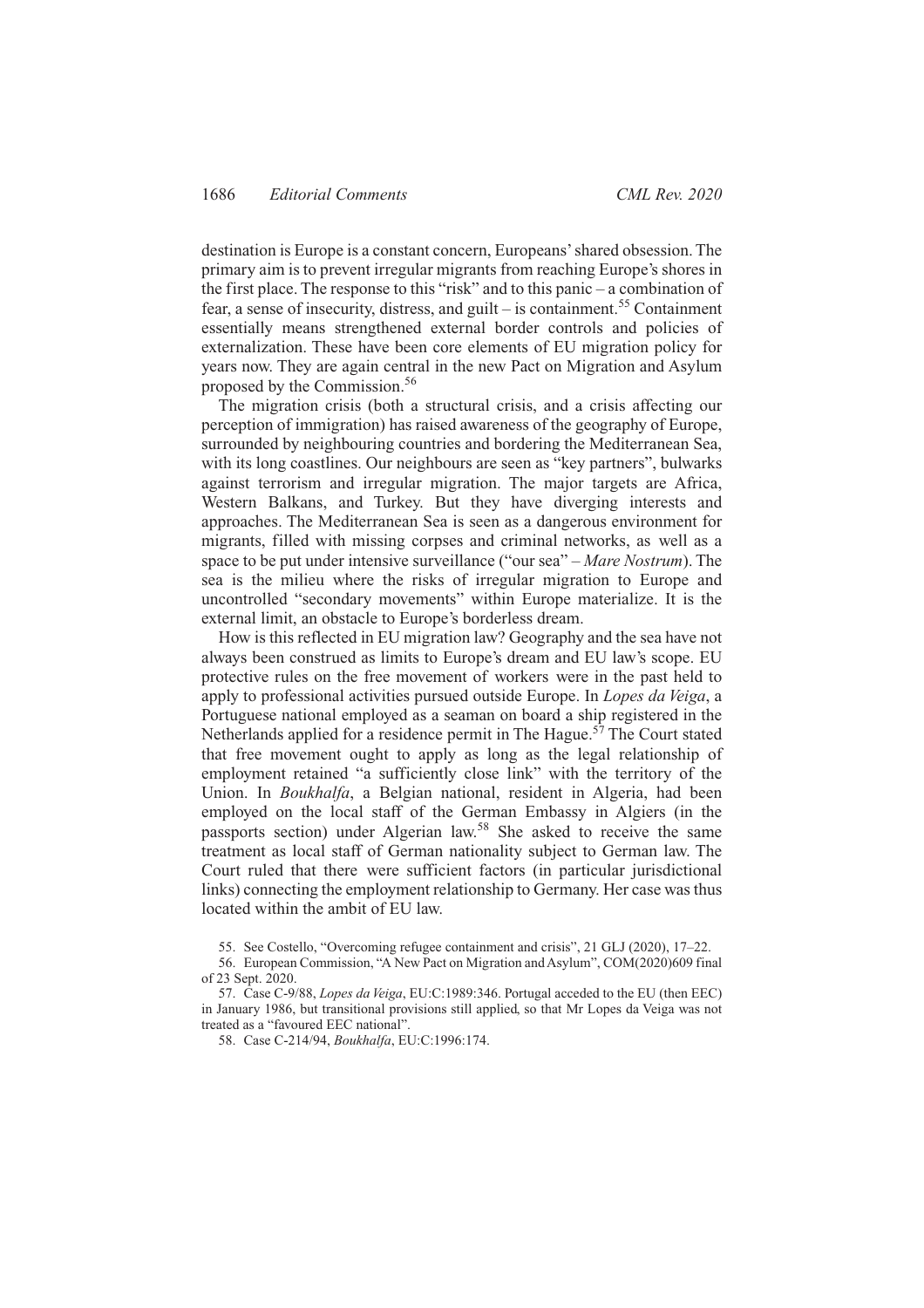These cases factually resonate, yet substantively contrast, with cases concerning migrants. In *X and X* v. *État belge*, a Syrian family from Aleppo, fleeing the war, applied for a short stay visa at the Belgian Embassy in Beirut, with a view to applying for asylum in Belgium.<sup>59</sup> The referring Belgian court asked whether the Belgian authorities were obliged to issue a humanitarian visa on the basis of the Community Visa Code. The ECJ ruled that the situation was not covered by EU law. It insisted that the application of the Visa Code in such a situation would undermine the general structure of the Dublin system and that the asylum procedures Directive did not apply to requests submitted to the representations of the Member States in third countries. In a similar case, the European Court of Human Rights found that the applicants were not within Belgium's jurisdiction despite the fact that proceedings were brought in Belgium.<sup>60</sup> The ECHR was therefore not applicable. As a result, these people are left without a place in EU law or in Europe. The only connection they have with Europe is through the extension of European border controls on third country territories, and agreements with countries of origin and transit. These agreements are meant to address "root causes of irregular migration". But that is mostly related to economic development. The state of war experienced by these people is silenced.

This approach is echoed in the New Immigration and Asylum Pact. One of the novelties is the introduction of new rules on border procedures. The Commission argues that "the external border is where the EU needs to close the gaps between external border controls and asylum and return procedures".<sup>61</sup> This entails a pre-entry screening applicable to all third-country nationals who cross the external border without authorization, which mobilizes interoperable information systems. This will also be in the form of a new asylum procedure in which the rules on asylum and return combine. Strikingly, in both cases, the persons subject to the screening and border procedure "shall not be authorized to enter the territory of a Member State." $62$ <sup>The practical consequences of this are unclear. $63$  On the insistence of</sup> Member States, the no-place regime is repeated in many crossings into Member States territories: in hotspots as well as at some internal borders.<sup>64</sup>

59. Case C-638/16, *X and X* v. *État belge*, EU:C:2017:173.

60. ECtHR, *M.N. and Others* v. *Belgium*, 5 March 2020, Application No. 3599/18.

61. Commission, "A New Pact…, cited *supra* note 56, point 2.1.

62. Art. 4 of the proposed Regulation introducing a screening of third country nationals at the external borders (COM(2020)612 final) and Art. 41(6) of the Amended Asylum Procedures Regulation (COM(2020)611 final).

63. See in that context Joined Cases C-924 & 925/19 PPU, *FMS and Others*, EU:C: 2020:367.

64. Concerning the French-Italian border, see Conseil d'Etat, 5 July 2017, req. n° 411575.